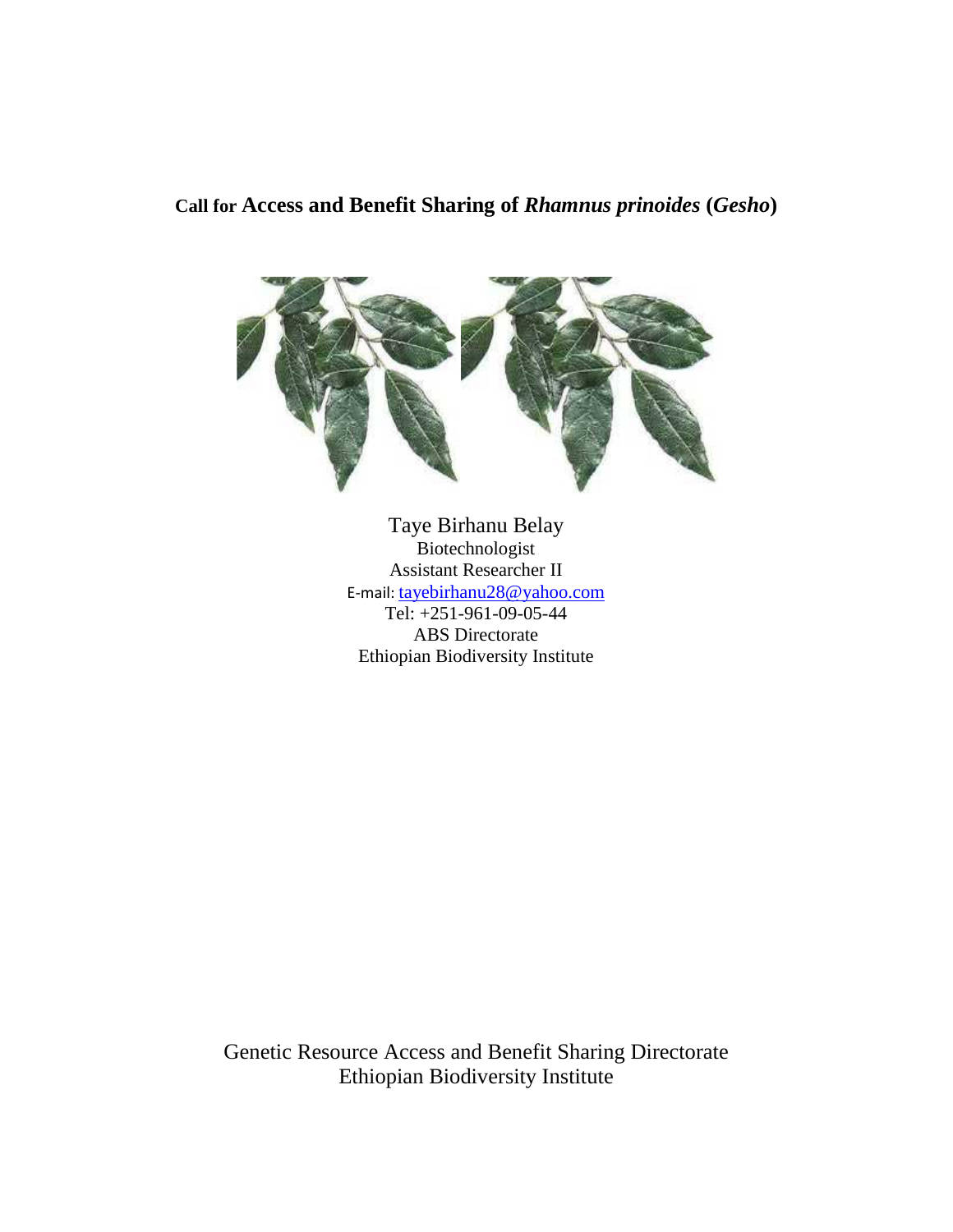#### **1. Introduction**

*Rhamnus prinoides* L'Herit, common name dogwood, Amharic name Gesho, family Rhamnaceae, is a widespread plant species in East, Central and South African countries. It is a native plant to Ethiopia, Botswana, Eritrea, Lesotho, Namibia, South Africa, Swaziland, Uganda and exotic to Kenya. It also occurs in Cameroon, Sudan and Angola. The African dogwood, *R*. *prinoides* (Rhamnaceae) is a dense shrub or a tree that grows up to 6 m high (Berhanu Abegaz and Teshome Kebede, 1995; Hailemichael Alemu *et al.,* 2007; Afewerk Gebre and Chandravanshi, 2012).

*Rhamnus prinoides* is a shrub or tree to 6 m, unarmed; branchlets sparsely crisped pubescent. Leaves alternate, glabrous but for scattered appressed hairs on midrib; petiole 3-17 mm, sparsely pubescent; stipules falling off quickly; lamina ovate, elliptic or oblong, 3-12.5 x 1.5-4.5 cm, glandular serrulate; apex acuminate to acute; base cuneate to rounded. Flowers yellowish green, solitary or in 2-5flowered axillary fascicles; pedicels 5-15(-20 in fruit) mm, sparsely pubescent, drooping in fruit. Receptacle puberulous. Sepals 5, acute, 2 mm long; petals usually absent or 1 mm long; filaments 1 mm; ovary 3(-4)-locular, style 1 mm. Fruit subglobose, 5-8 mm in diameter, turning through red to blackish purple; stones obconic (Hedberg and Edwards, 1989).

Rhamnus is found in upland forest (usually on edges or in clearings and former cultivations), riverine forest, secondary forest and scrub, also widely planted in hedges and gardens (Hedberg and Edwards, 1989).

The Gesho plant (*R*. *prinoides*), which is different from hop (*Humulus lupulus*) is widely cultivated in Ethiopia and is available dried in the local market (Haimanot, 2011). Leaves and stems are good sources of a healthy diet; and they are not exposure routes to some metal contaminations under the current existing situation (Nagari and Alemayehu, 2013). The leaves and stems of this plant are used to impart the characteristic bitter flavour to domestically brewed beverages known as 'Tella' and 'Tej' and it is estimated that well over 5 million people consume these beverages daily (Berhanu Abegaz and Teshome Kebede, 1995).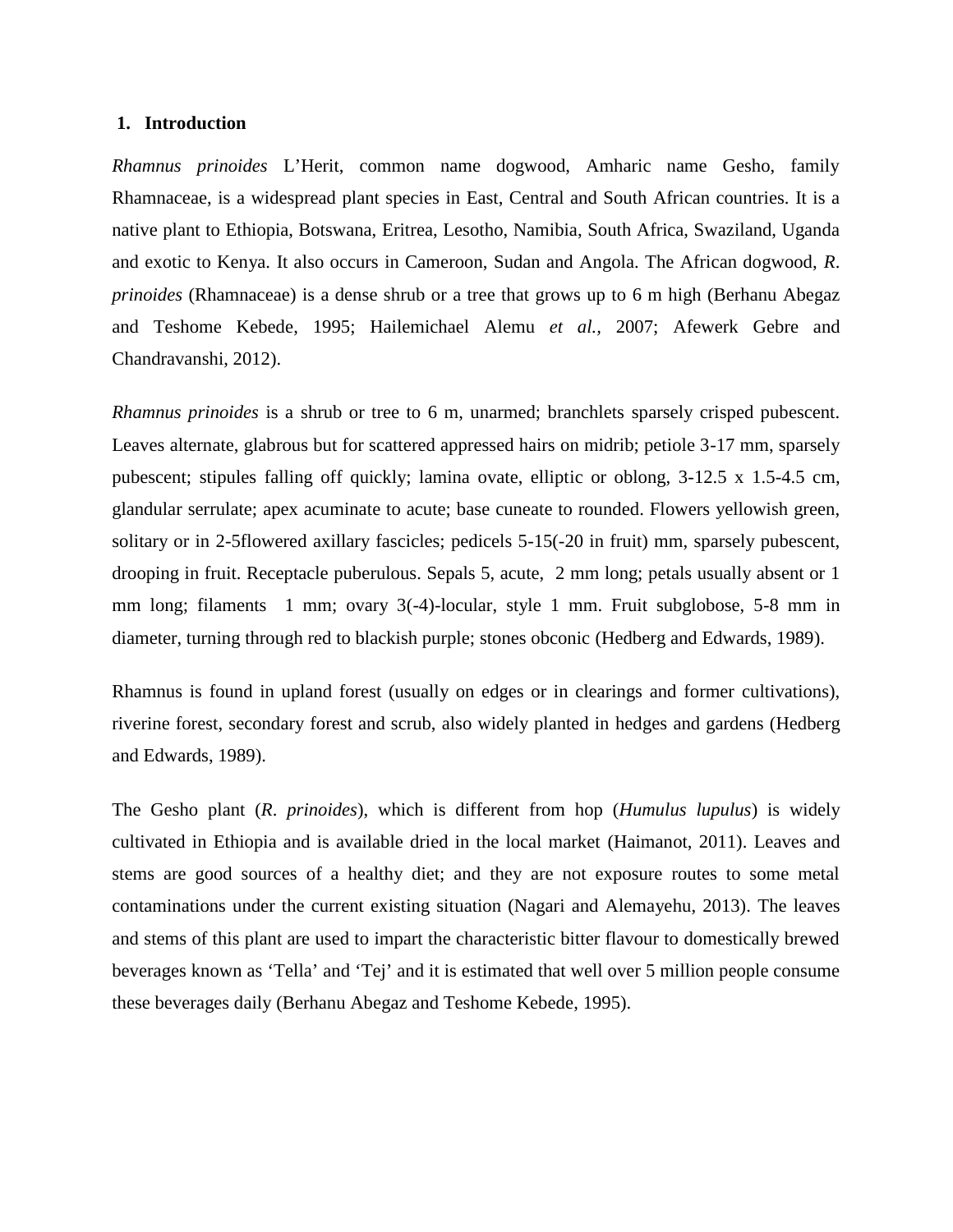## **2. Industrial application**

### **2.1 Natural dye yielding**

Leaves of *Rhamnus prinoides* (Rhamnaceae) is reported potential dye yielding plant and reasonably good dyeing with higher color strength values reflecting in direct affinity to cotton (Abera Kechi *et al.,* 2013).

### **2.2. Brewery**

According to Berhanu Andualem (2014), *Rhamnus prinoides* can substitute the standard commercial hops for even beers brewed for commercial purpose that the determination of minimum inhibitory concentration (MIC) and minimum bactericidal concentration (MBC) of 'Gesho' extract, during 'Tella' brewing is found to inhibit bacterial growth and thereby help to extend the shelf-life of the product. Apart from bittering and flavoring properties of hops, they are widely used for their oils and to impart characteristic aroma for beer production (Goldammer, 2000; Tinseth, 1994). In brief, essential oil with the range of 0.5 to 5% and the volatile resins are together responsible for the aroma in hops (Versele and Keukeleire, 1991). One of the raw materials that are widely used as bittering agent in 'tella' preparation is *Rhamnus prinoides.* It is completely different from hops and largely cultivated in Ethiopia and currently available in dried form in the local market with comparable essential oil and volatile resins.

#### **2.3 Ethno-medical use**

Plant genetic resources studied such as *C. citratus* (Graminae) *A. rehan* (Compositae), *G. lotoides* (Aizoceae), four *Rumex* species (Polygonaceae), *Rhamnus prinoides* (Rhamnaceae), *Impatiens tinctoria* (Balsaminaceae), and *Crotalaria rosenii* (Leguminosae) have traditional medicinal uses as antihelmintic, hypoglycemic, antibacterial and antifungal agents. Several terpenoids, anthracene derivatives, flavonoids, a triterpenoid glycoside, and macrocyclic pyrrolizidine diester alkaloids have been isolated and characterized by chemical and spectroscopic methods (Berhanu Abegaz and Gizachew Woldeyes, 1988).

Leaves of *Rhamnus prinoides* is used for the treatment of the diseases/disorders like stomach complications, joint pain, fever, diarrhea, common cold, malaria, body weakness, appetizer and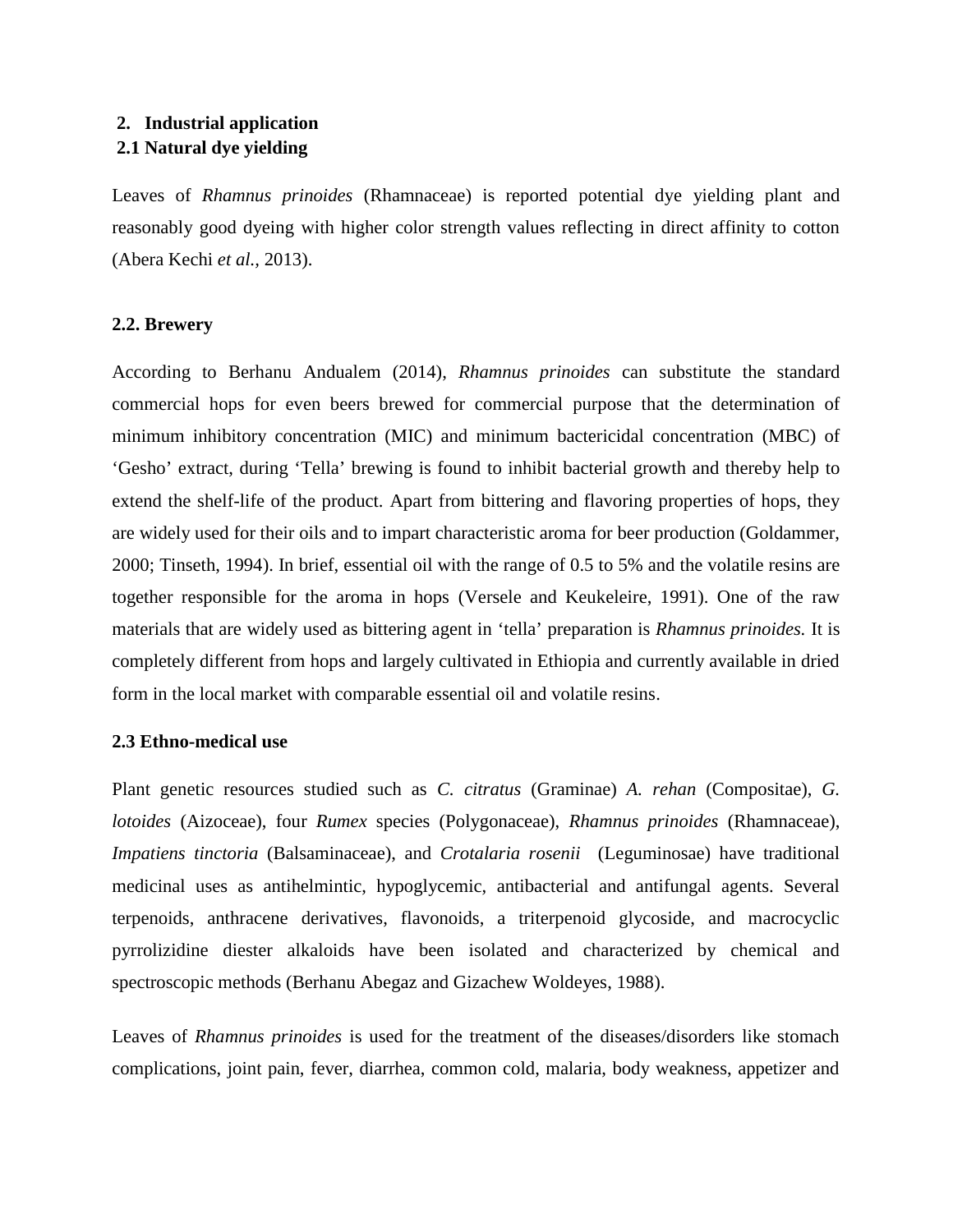pneumonia, sprains, gonorrhea, colic, rheumatism and ringworm infections (Berhanu and Teshome, 1995; Hailemichael Alemu *et al.,* 2007).

#### **3. References**

- Abera Kechi, Chavan, R.B. and Moeckel, R. (2013). Ethiopian dye plants as a source of natural dyes for cotton dyeing. *Universal Journal of Environmental Research and Technology* **3**(4): 501-510.
- Afewerk Gebre and Chandravanshi, B.S. (2012). Levels of Essential and Non-essential Metals in *Rhamnusprinoides*(Gesho) Cultivated in Ethiopia.*Bulletin of the Chemical Society of Ethiopia* 26(3): 329–342.
- Ararso Nagari and Alemayehu Abebaw (2013). Determination of selected essential and non essential metals in the stems and leaves of *Rhamnus prinoides* (Gesho). *Science, Technology and Arts Research Journal* **2**(4): 20-26.
- Berhanu Andualem (2014). Microbial profile of Tella and the role of Gesho (*Rhamnus prinoide*s) as bittering and antimicrobial agent in traditional Tella (Beer) production. *International Food Research Journal* **21**(1): 357-365.
- Berhanu Abegaz and Teshome Kebede (1995). Bitter principle of *Rhamnus prinoides* and other constituents of the leaves. *Bulletin of the Chemical Society of Ethiopia* **9**(2): 107–114.
- Berhanu Abegaz and Gizachew Woldeyes (1988). Phytochemical Research on Medicinal Plants of Ethiopia. Part I. pp. 219-226. Proceedings of the SAREC-ESTC Conference on Research Development and Current Research Activities in Ethiopia. Addis Ababa, ESTC.
- Goldammer, T. (2000). **The Brewers Handbook.** The Complete Book to Brewing Beer. Apex Publishers*,* USA.
- Hailemichael Alemu, Berhanu Abegaz and Merhatibeb Bezabih (2007). Electrochemical behaviour and voltammetric determination of Geshoidin and its spectrophotometric and antioxidant properties in aqueous buffer solutions. *Bulletin of the Chemical Society of Ethiopia* **21**(2): 189-204.